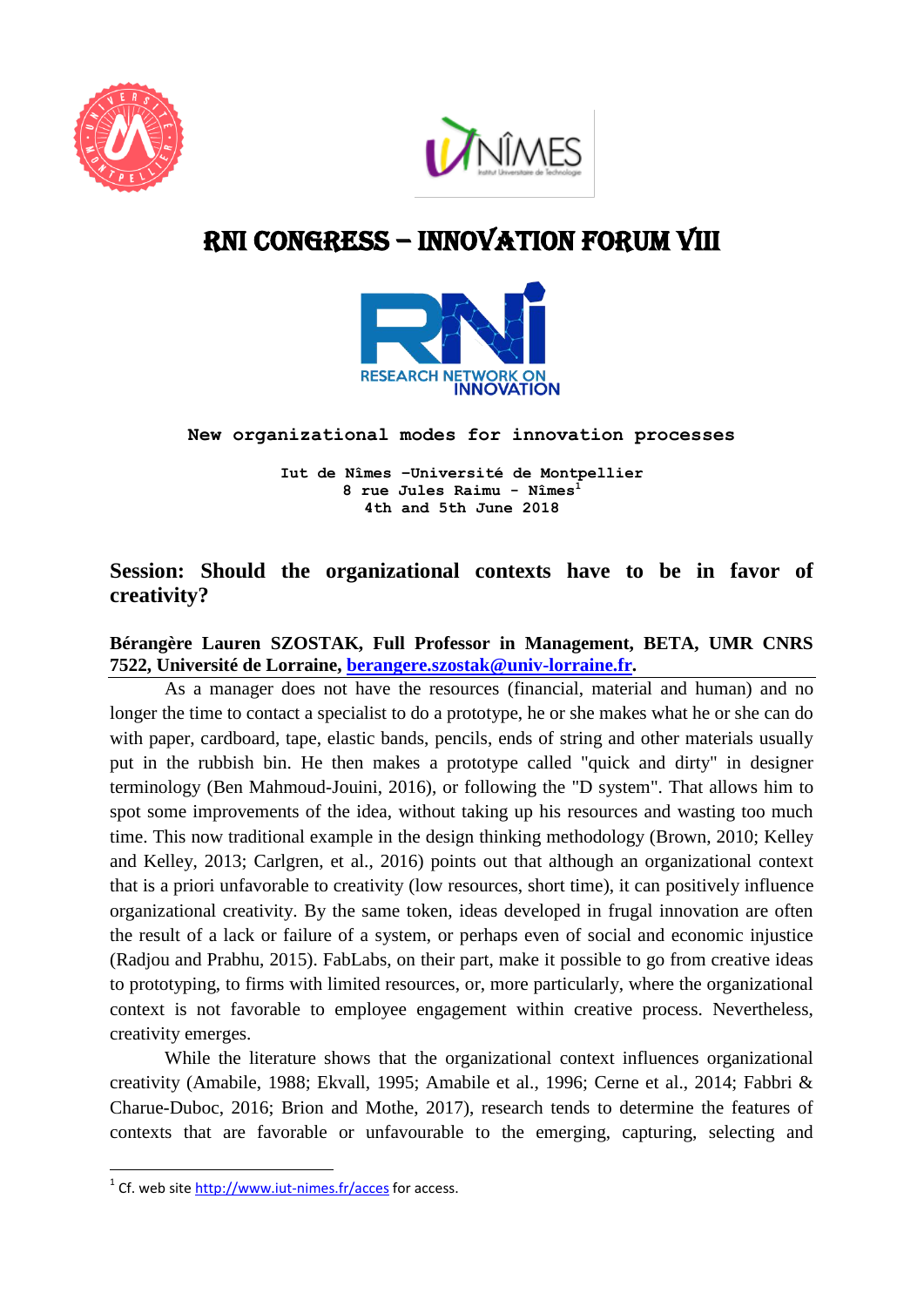implementing new and useful ideas. The tacit assumption is that an unfavourable context does not lead to creativity. In 1988, Teresa Amabile listed many features of this context that encouraged creativity (freedom, good management, resources, encouragement, recognition, etc.) and others features that inhibited it (lack of cooperation, organizational disinterest, insufficient resources, competition etc.). Harvey and Kou (2013) emphasize the organization's commitment to the creative process, encouraging individuals to express their ideas. Dubois (2013) considers, in the same vein, the management mode at work that may stimulate these individuals, whan is complemented by resources allocated to creativity (Sonenshein, 2014). Most recently, Brion and Mothe (2017) also concluded that managers must put in place an organizational context that encourages creativity (the incentive to risk-taking, the autonomy of actors).

But, is this an overwhelming condition? Is it impossible that a context defined by characteristics generally regarded as unfavorable, could also support creativity? In some other words, is it required that the organizational context be favorable to creativity in order for the new ideas collected and selected to be implemented? Can't the context surprise individuals and, therefore, encourage them to criticize the management evidence (cf. the objectives to be pursued, the animation of employees, the structure of activities, the supervision of work). Are some organizations more likely to fit in with this kind of context? What are the limits and risks for the company in the long term?

The workshop aims to discuss these issues both conceptually and empirically. Thus, theoretical and empirical papers are welcome. The authors are further encouraged to discuss the management and practical implications of the original thinking that they have based on work in organisational creativity and innovation literature.

#### **References**

AMABILE, T. (1988). "A model of creativity and innovation in organizations", *Research in Organizational Behavior*, 10(2), 123-167.

AMABILE, T.M., CONTI, R., COON, H., LAZENBY, J., HERRON, M. (1996). "Assessing the work environment for creativity", *Academy of Management Journal,* 39(5), 1154-1184.

BEN MAHMOUD-JOUINI, S. (2016). « Le numérique au service des entités dédiées à l'innovation de rupture », *Revue française de gestion,* 1(254), 65-87.

BRION, S. & MOTHE, C. (2017). « Le contexte organisationnel favorable à l'innovation ambidextre: La créativité comme chaînon manquant ? », *Revue française de gestion*, 264(3), 101-115.

BROWN T., [2009] 2010 (version française), *L'esprit design*, ed. Pearson.

CARLGREN L., RAUTH I., ELMQUIS M. (2016). "Framing Design thinking: The Concept in Idea and Enactment", *Creativity and Innovation Management,* 25(1), 38–57.

CERNE, M., NERSTAD, C. G. L., DYSVIK, A., SKERLAVAJ, M. (2014). "What goes around comes around: knowledge hiding, perceived motivational climate, and creativity", *Academy of Management Journal*, 57(1), 172–192.

DUBOIS, L-E. (2013). « La gestion de la performance de création : mieux comprendre les défis pour mieux les relever », *revue Gestion,* 38(3), 16-24.

FABBRI J., CHARUE-DUBOC F. (2016). « Les espaces de coworking : nouveaux intermédiaires d'innovation ouverte?», *Revue française de gestion,* 1(254), 163-180.